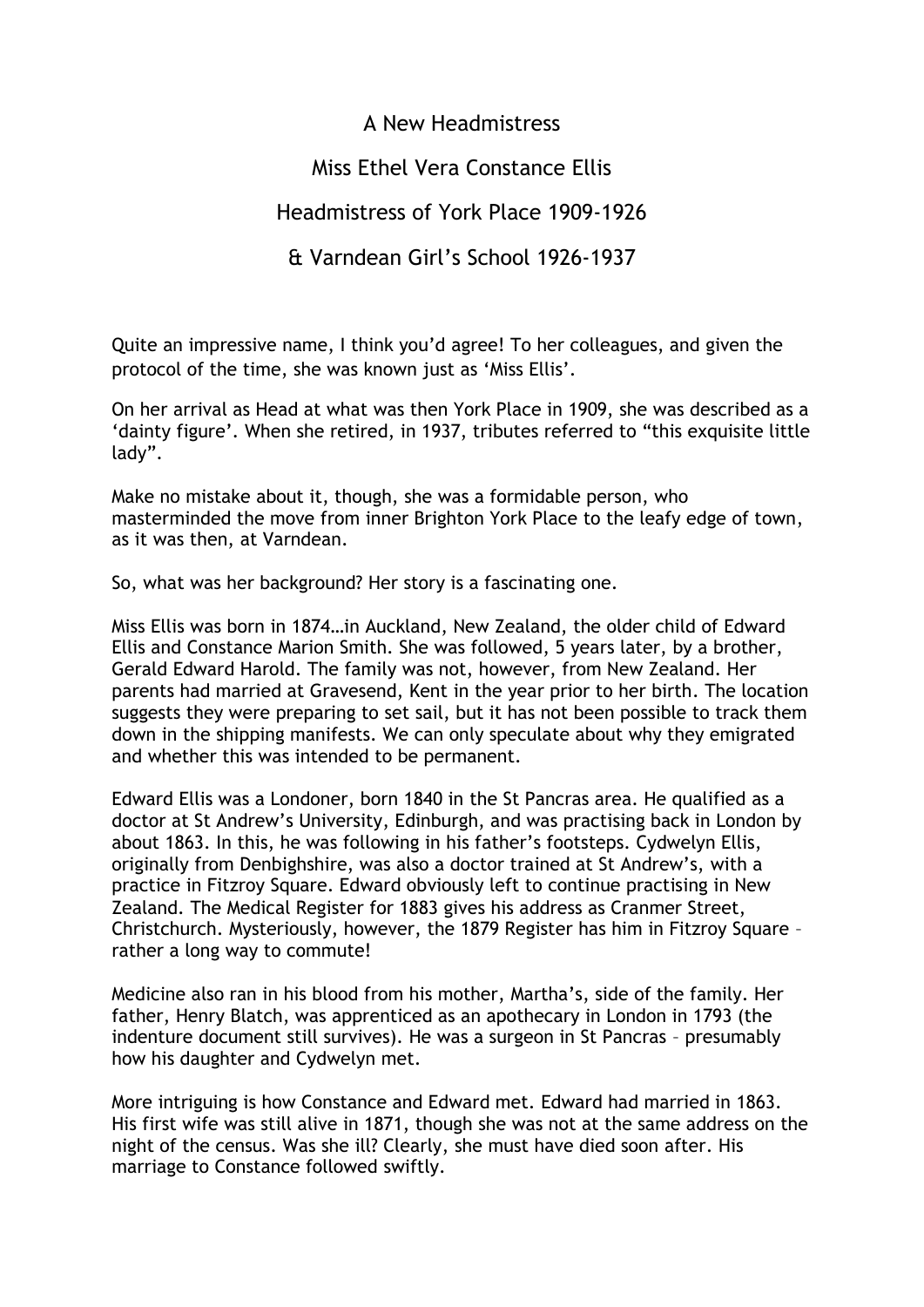Constance Marion Smith was born in Liverpool in 1852. Her marriage certificate names her father as …wait for it…Edmond Frederic (sic) Clarence De Courey Moleneaux Gerard Swinchatte SMITH. He was a Professor of Music originally from Cheshire, but living in Liverpool. With such a name, one expects to discover an illustrious family. Not so – his father, Thomas Barker Smith, was a schoolmaster. His family tree cannot be traced any further back. The same is true of Thomas' wife, Elizabeth, especially as her surname is unclear on the marriage certificate – bad writing is not new!

Constance's mother was, interestingly, a Harriet Jane Ellis, daughter of a Liverpool silk mercer. Ellis is quite a common name, but this does seem to be a bit of a coincidence. With several branches, it is almost impossible to discover the link which probably does exist. However, it's possible that the 'Ellis' name is the reason Constance, from Liverpool, and Edward, from London, met.

Edmond died in 1860, leaving effects 'under £450' – about £20000 today – to his widow. Constance and her sister, Edith, were sent to live with their uncle, Daniel Dale, a metal and copper agent in Liverpool. They were still there in 1871, having been joined by their younger brother, Harold.

Returning to Constance and her children; they were back in Britain by the time of the1891 census. They were visitors staying with Colonel Thomas Rutherford and his family at 2 Onslow House, South Kensington. As there are two servants, this was clearly a fairly prosperous household. Mrs Ellis is described as a 'widow'; her children as 'scholars'. What happened to Edward Ellis? Did he die in New Zealand or did the marriage break up? 'Widow' and 'widower' were terms used less specifically than today. The records are not clear.

Both Ellis siblings were very intelligent. Gerald attended Epsom College, then a school for the sons of physicians, where he became head prefect. He won a scholarship to Lincoln College, Oxford before entering teaching. It would appear that he spent his entire professional life at Whitgift School, South Croydon, serving as headmaster from 1939 until 1946, when he retired. He married the daughter of Samuel Rowton, a famous composer in his time, who had, at one point, been an assistant master at Epsom College. It is hard to find out if they had children, as births before 1916 do not give the mother's maiden name and Ellis is a common surname, as we know. They do not seem to have been any offspring after 1916.

Ethel went to school in London. She then studied Medieval and Modern Languages at Newnham College, Cambridge. She was therefore one of only a few women who had a university education at this time. It is worth pointing out here that women were not awarded degrees on the same basis as men at Cambridge University until 1948. Finally, she did a year's postgraduate teacher training. By 1901, she was a fully-fledged school teacher. Her first job was at Hulme Girls' Grammar School, Manchester. The 1901 census places her in Wallasey as a visitor with a family including two teachers. As one of them is the same age, maybe they had trained or worked together. The census was taken during the Easter Holiday, so no help there. Alternatively, they may have been a family connection, as Constance was boarding in Liverpool at the same time.